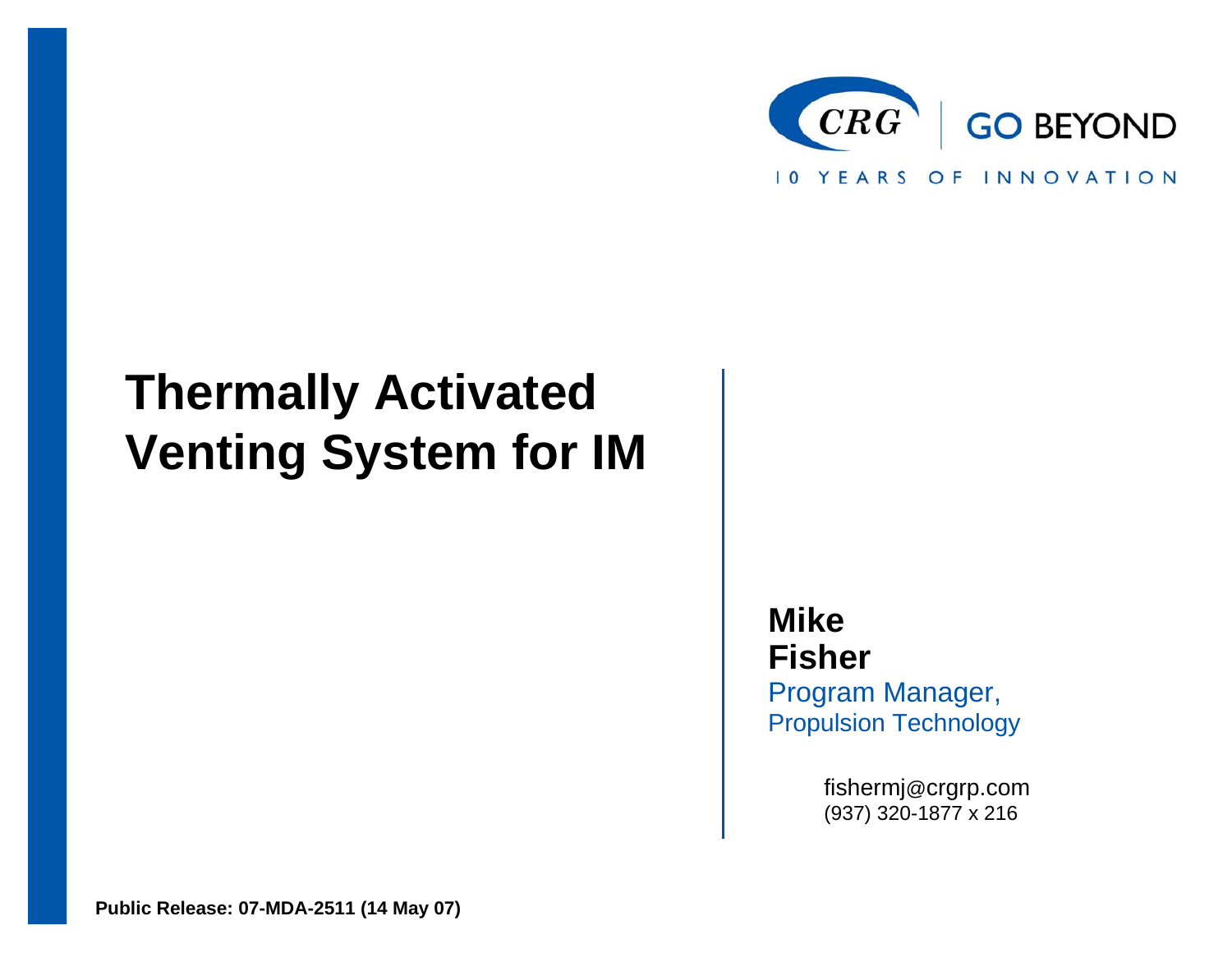## **Shape Memory Polymers for Insensitive Munitions**

### **Phase I SBIR effort funded by MDA**

March 2006 – September 2006

Technical MonitorHeather Simko – MDA/QS (Safety, Quality, & Mission Assurance)

### **Phase II awarded**

Initiated 2-year effort in June 2007

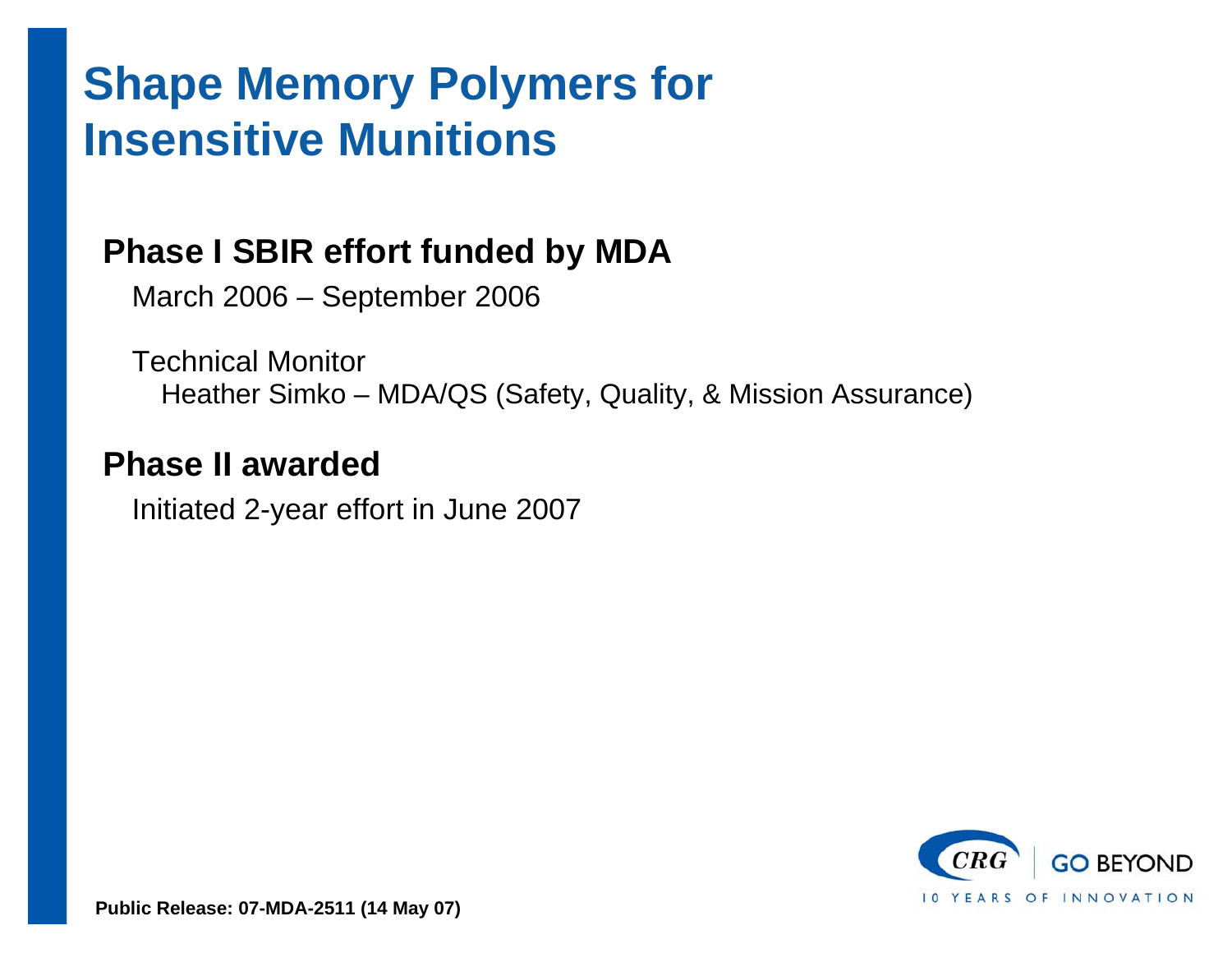## **Original IM Technology Concept**

### **Initial Potential Pressure-release Mechanism Design Using Shape Memory Polymer**



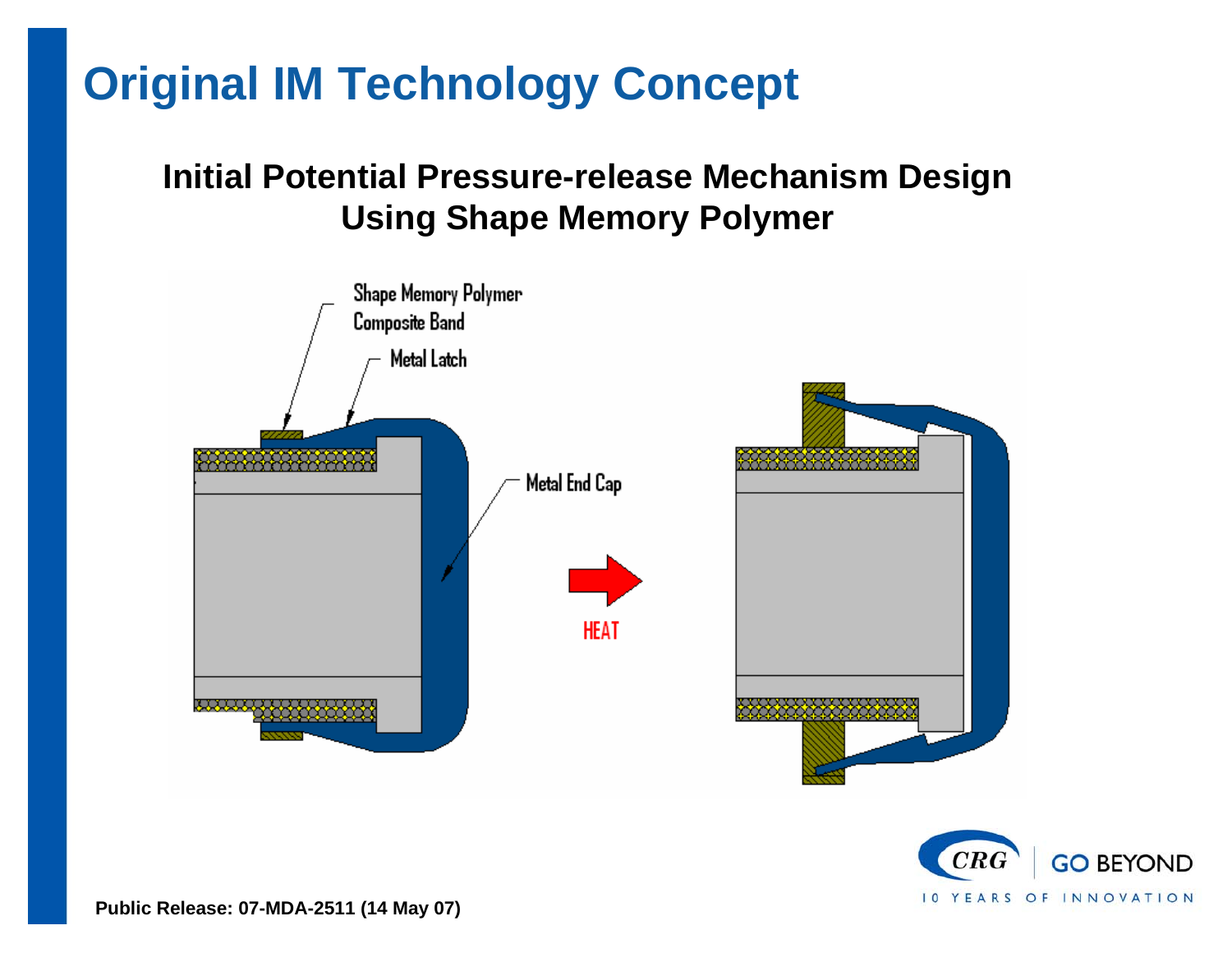## **Phase I Program Goal**

#### **Phase I Goal**

**Demonstrate the feasibility of shape memory polymer actuated venting systems for IM compliant solid rocket motors (SRM)**

#### **Phase I Achievements**

SMP material compatible with propellant temperatures identified Designs for SMP venting mechanism options developed SMP prototype demonstrated

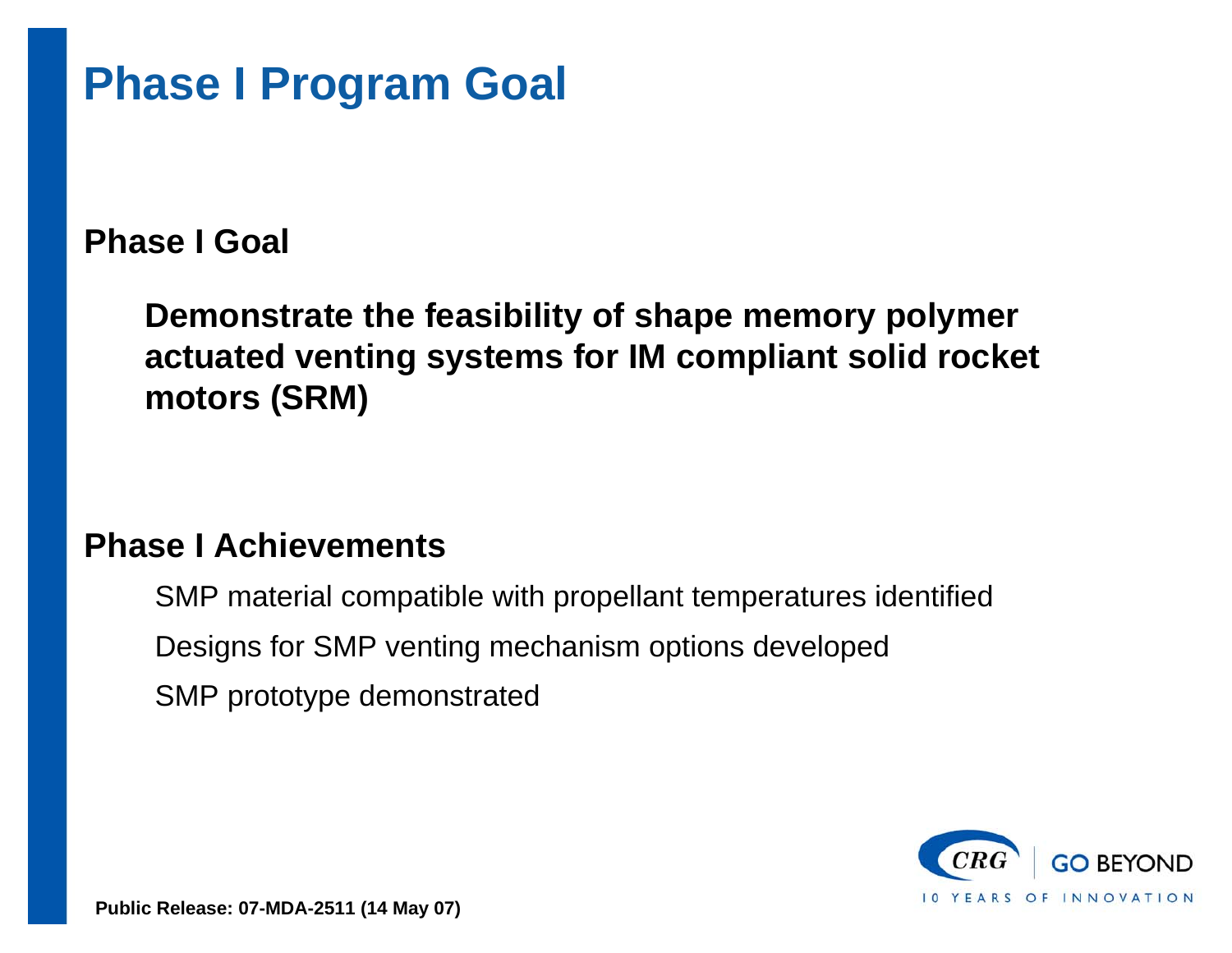## **Determine Design Requirements**

### **Temperature range depending on propellant type**

### **Mechanical requirements**

### **Environmental exposures**

Temperature & Humidity Vibration (Transportation Requirements) Aging and Creep

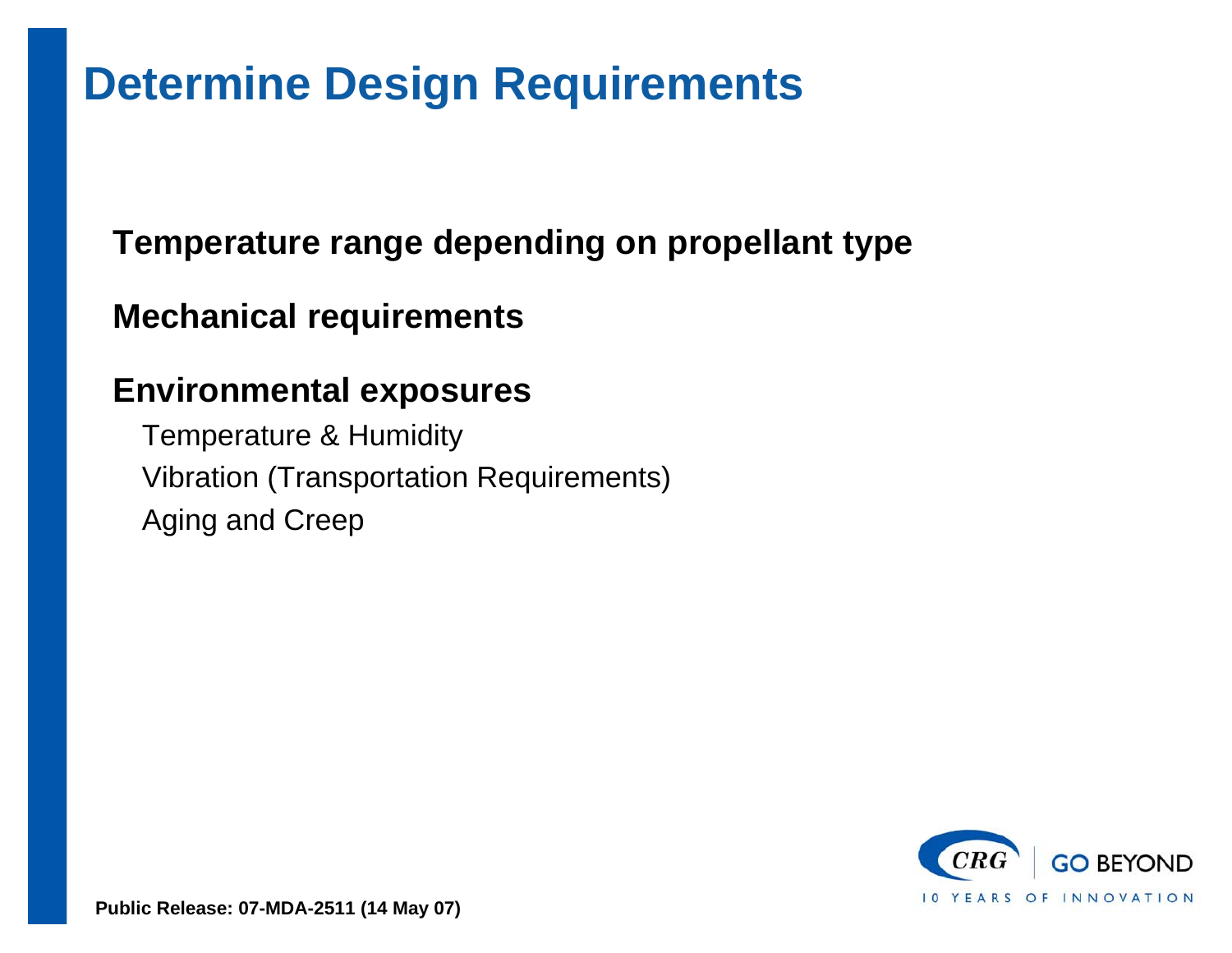## **Develop Design Requirement Process**

#### **General 3 Step Design Process**

| <b>Step in Design Process</b> | <b>Information Needed</b>       | <b>Resulting Design</b><br><b>Requirement</b> |
|-------------------------------|---------------------------------|-----------------------------------------------|
| 1. Dimensional design (CRG)   | SRM dimensional envelope        | Dimensions of SMP                             |
|                               |                                 | mechanism                                     |
| 2. SMP Material selection     | Propellant type, autoignition   | Transition temperature of SMP                 |
| (CRG)                         | temperature                     | material                                      |
| 3. Assessment of SRM design   | Transition temperature of shape | Insulator/closure redesign                    |
| impacts (SRM Manufacturer)    | memory polymer                  |                                               |

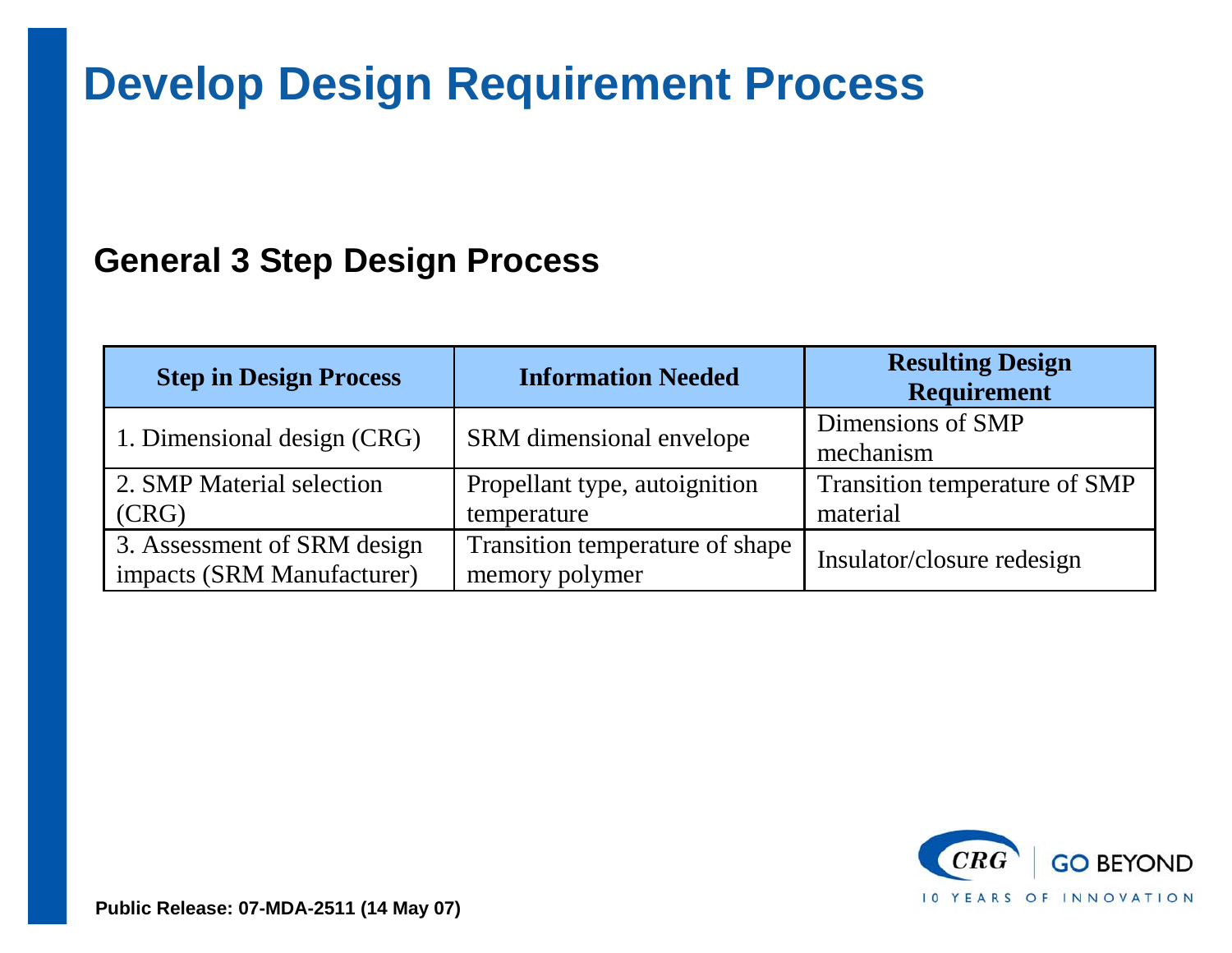## **Identify & Select SMP**

**CRG can modify SMP materials to have a broad range of transition temperatures depending on the propellant type**



#### **Design principle applicable to most classes of polymers**

- Acrylate
- Styrene
- Epoxy
- Cyanate Ester
- Maleimide
- Etc…



OF INNOVATION

YEARS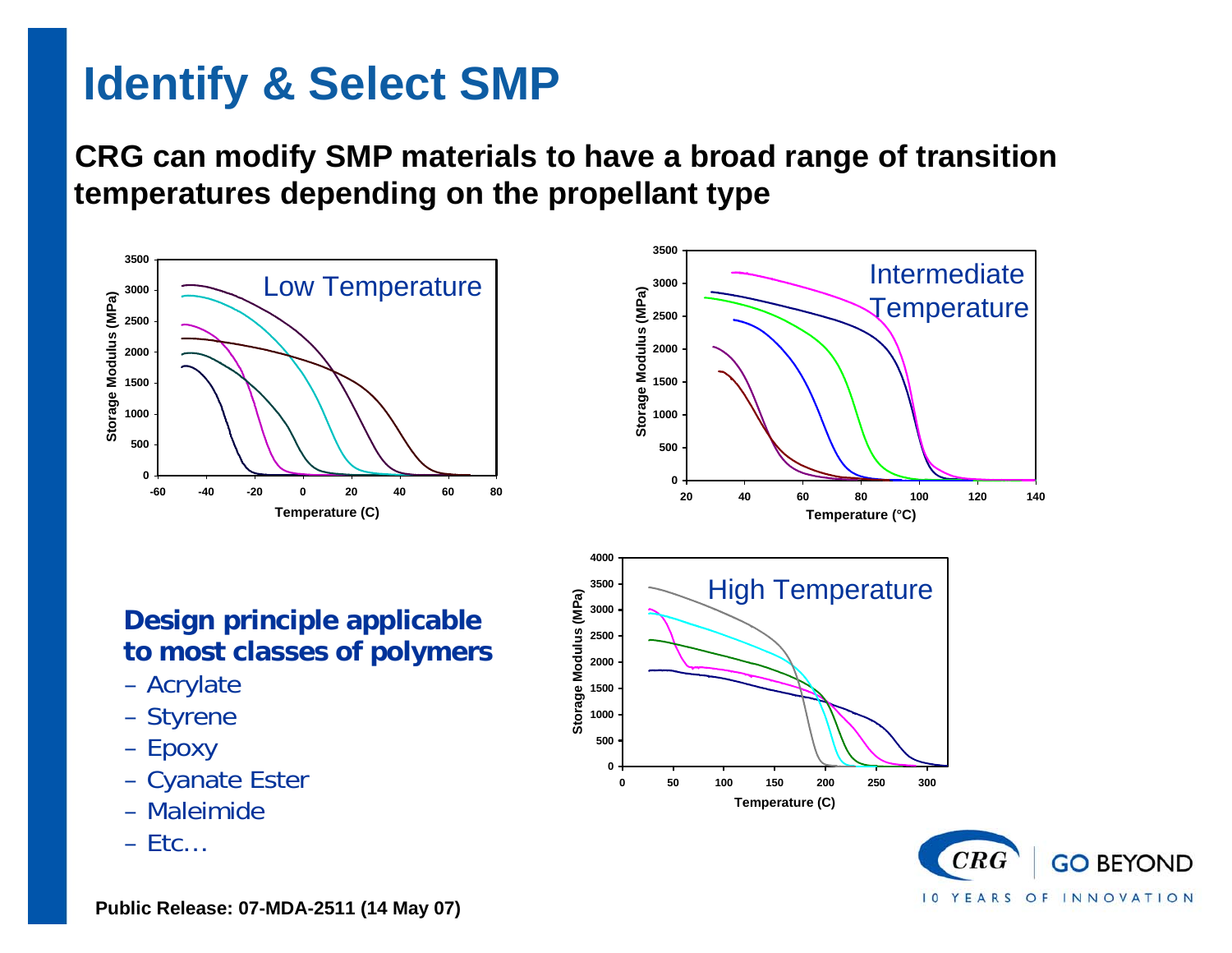### **Design prototype mechanism that uses SMP's unique properties for actuation**

Several preliminary concepts: Initial composite band concept Reconfigurable thread concept C-clamp concept Turn and lock concept Internal retaining ring concept Plug concept External retaining ring concept







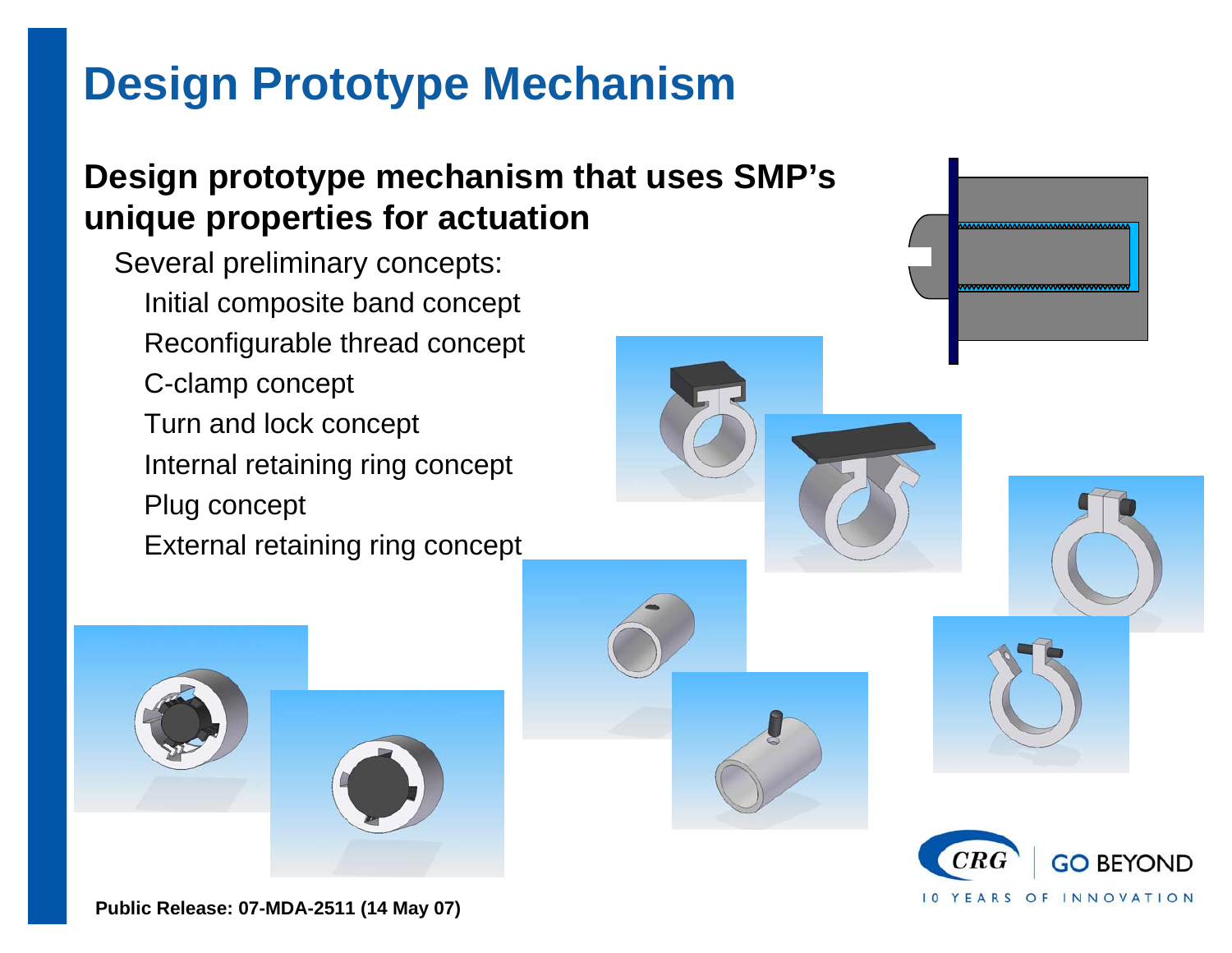**CRG Selection Criteria:**

**Limitation of load seen by shape memory polymer Significant amount of venting provided by mechanism activation Internal location of mechanism (external volume limited) Ease of integration into current and future systems**

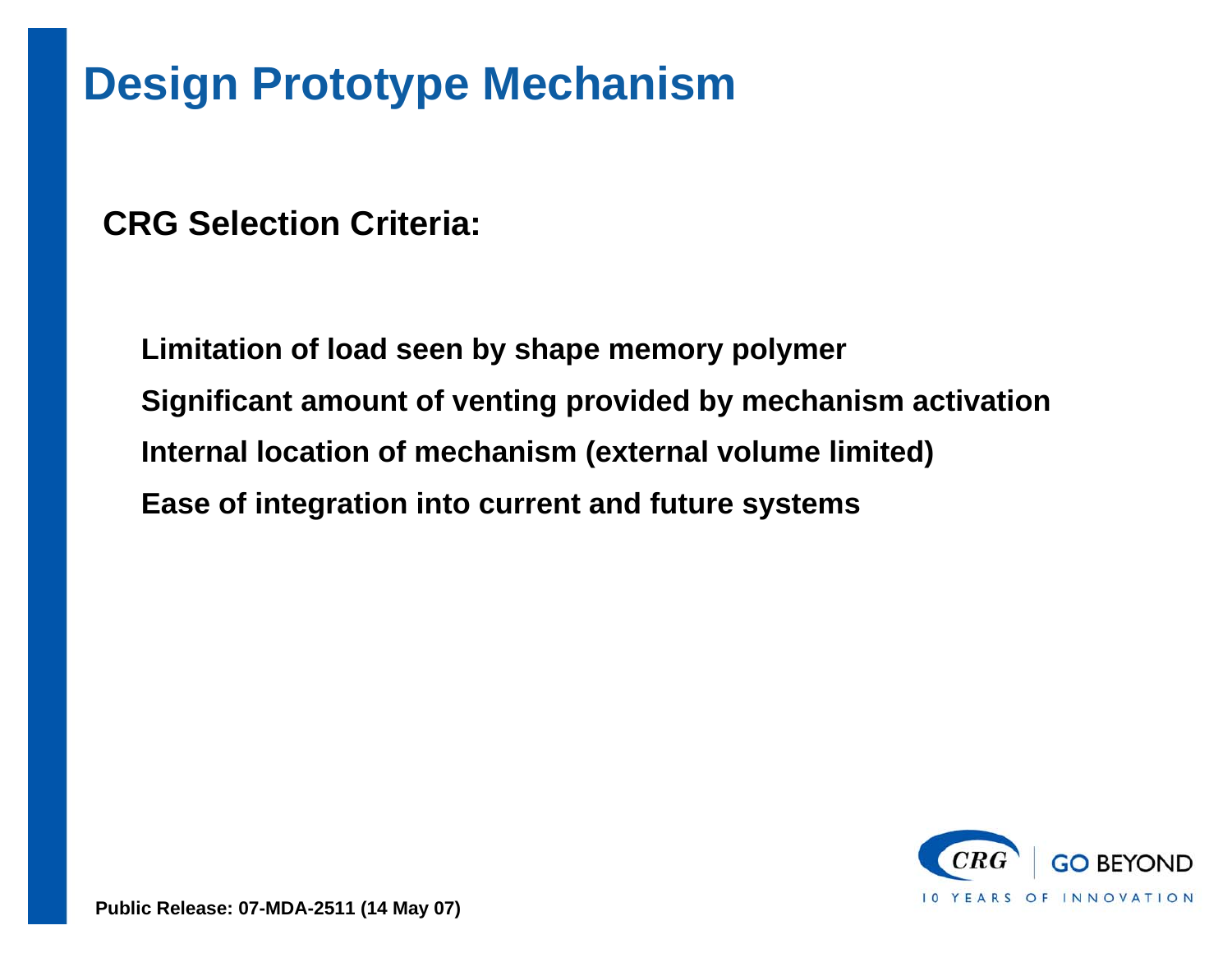#### **Concept Downselection**

Internal retaining ring concept



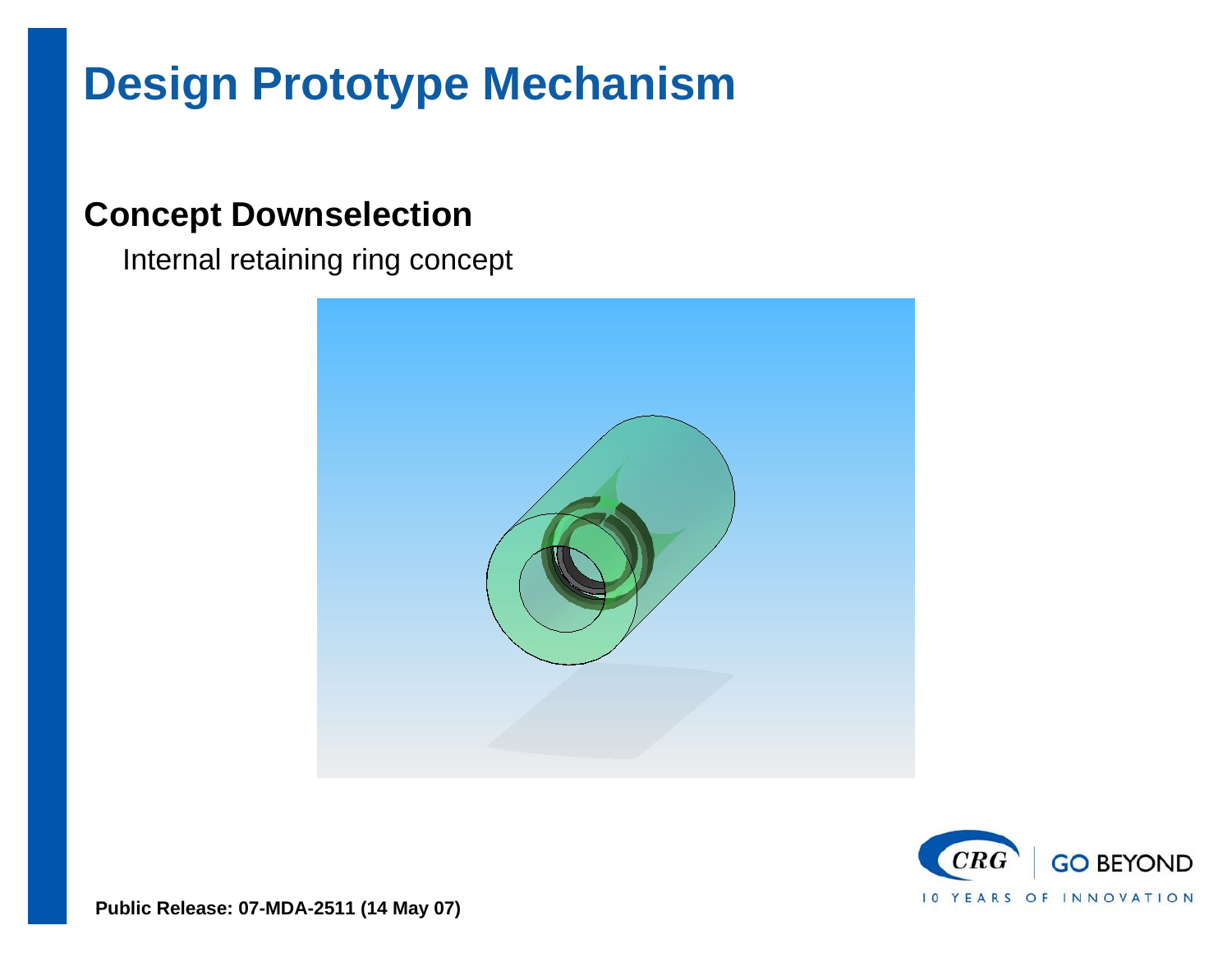

#### **Designed internal retaining ring based on a generic solid rocket motor concept**





3 piece metal ring (yellow) with SMP snap ring (red)

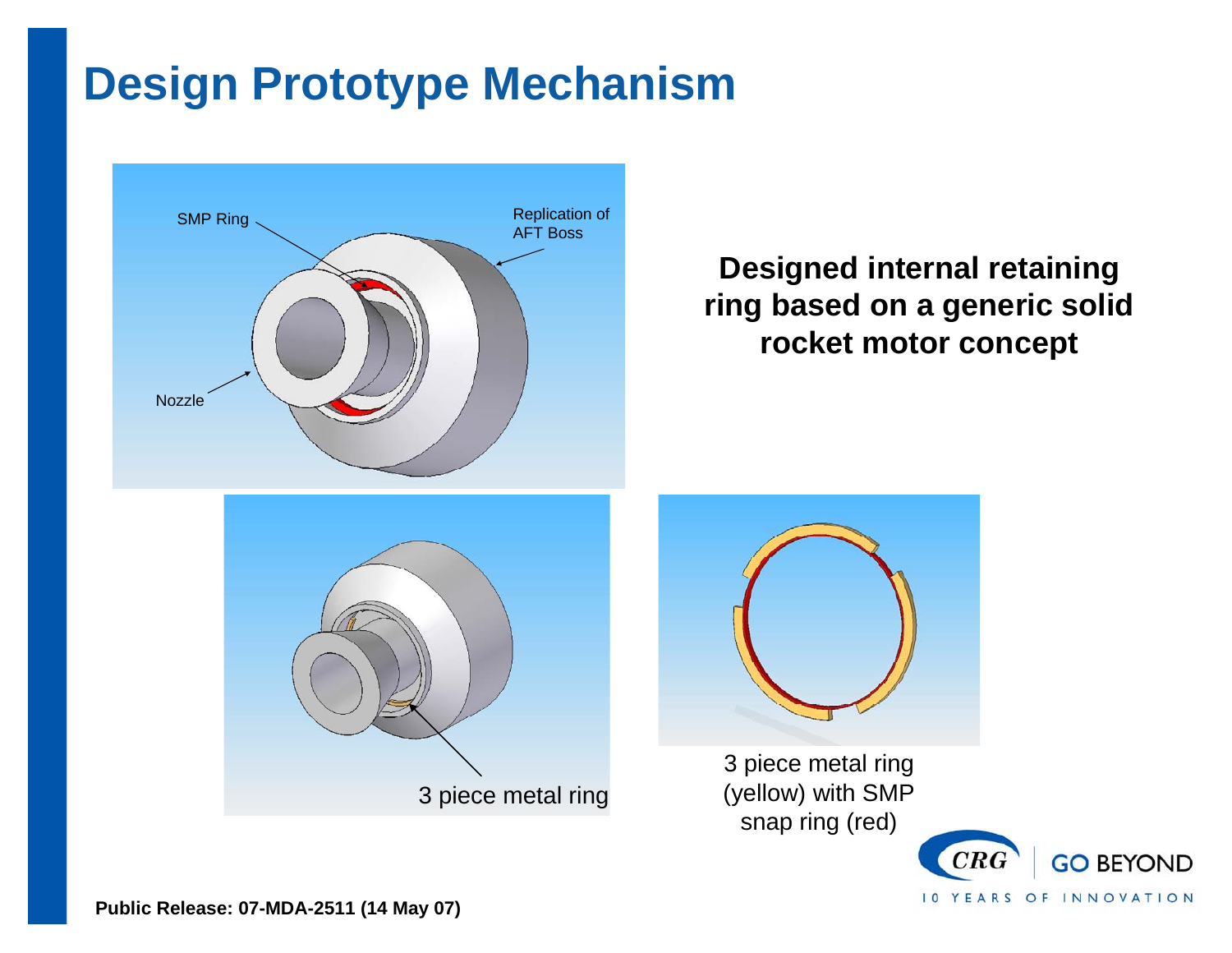**Fabricated prototypes of selected design Used CRG's styrene-based resin system for demonstrator Basic concept demonstrator for analysis**



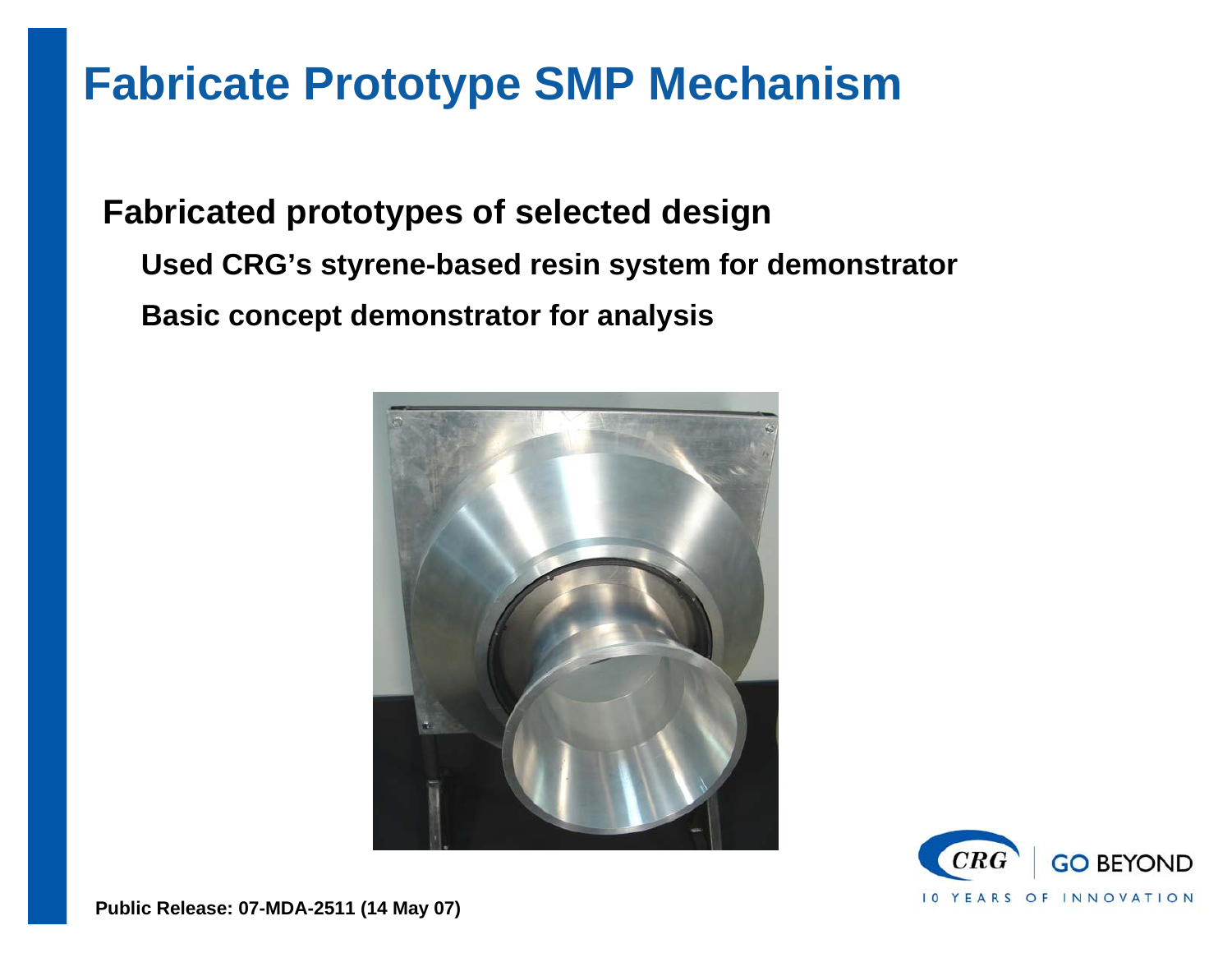

**Expanded SMP and attached 3-piece metal ring**

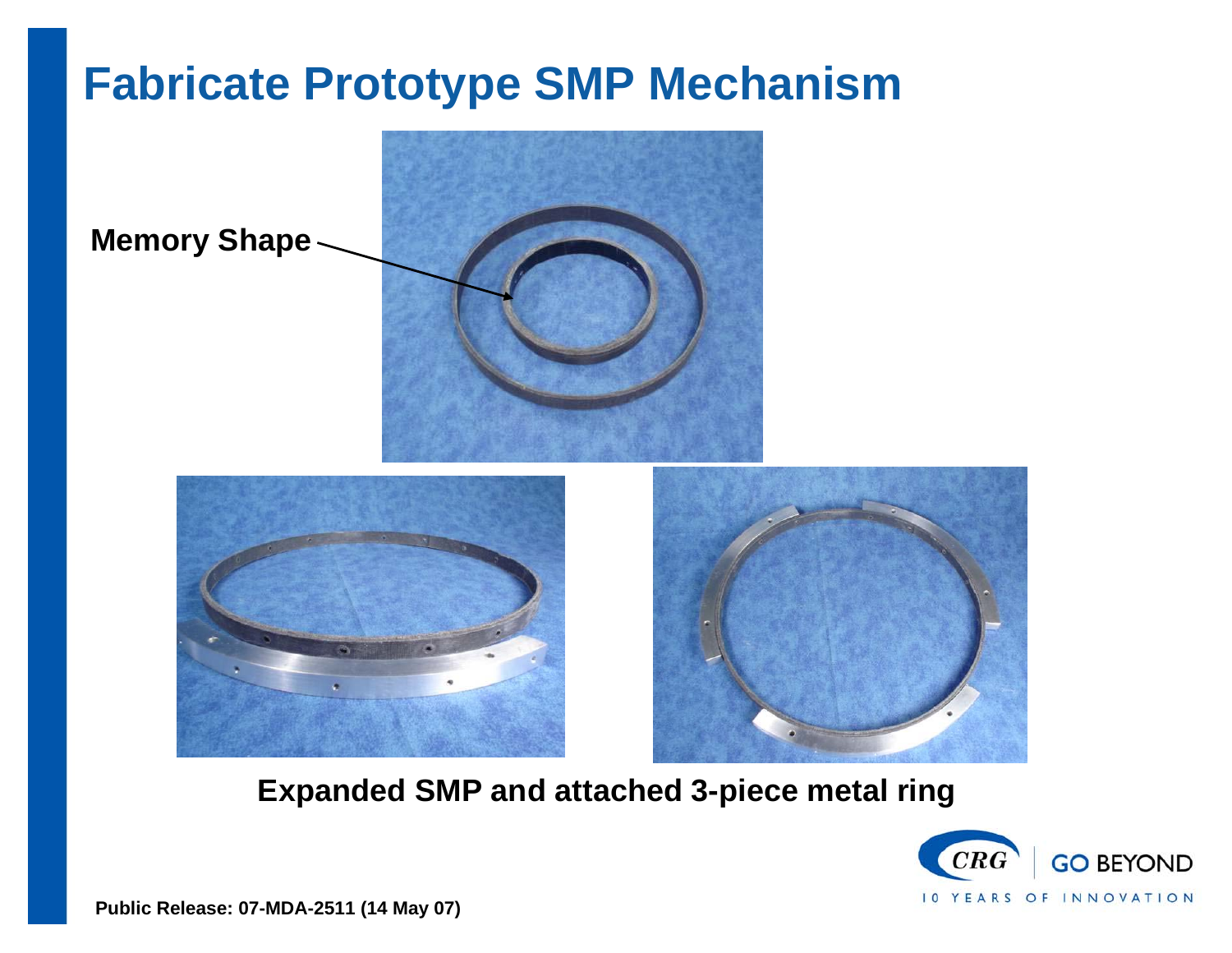

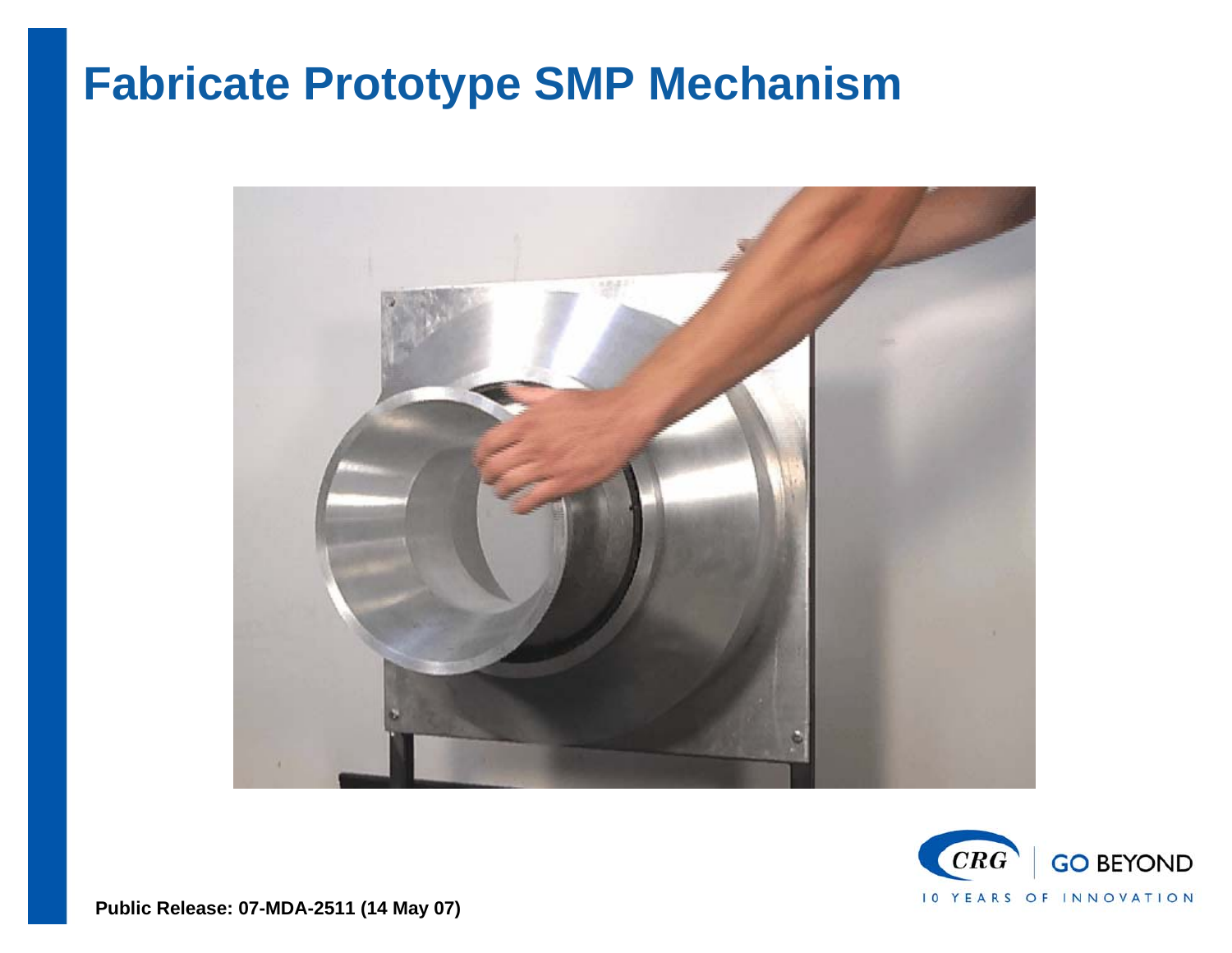#### **Prototype Demonstrator**



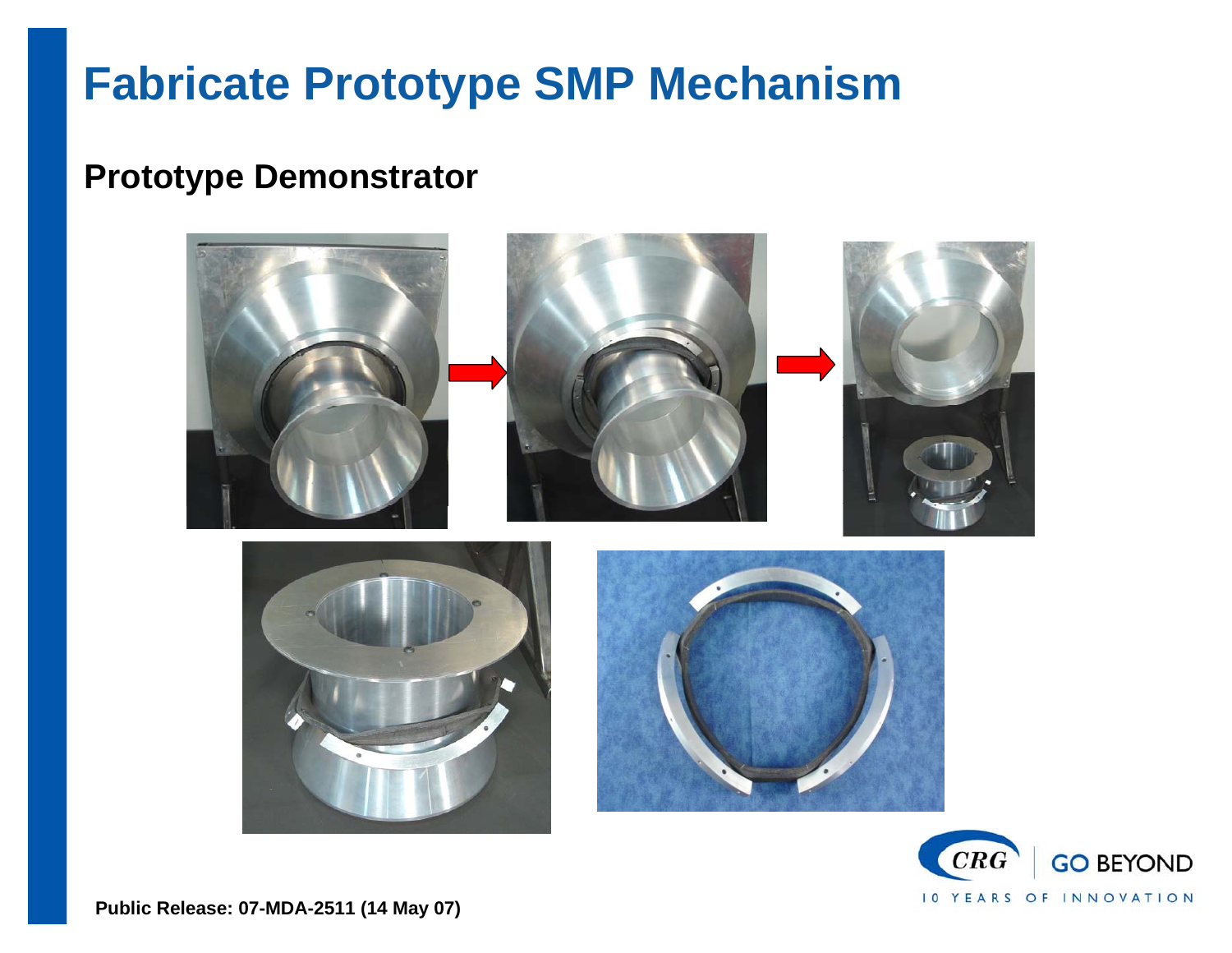### **Summary**

**Efforts focused on demonstrating feasibility** 

- **Assessed requirements**
- **Developed general device mechanism concepts**
- **Evaluated general concepts**
- **Selected appropriate SMP materials**
- **Analyzed motor designs to**
	- **Identify and analyze potential integration opportunities**
	- **Downselect to a single concept for prototyping**

**Developed specific device design**

**Fabricated device prototype**

**Characterized prototype and assessed feasibility**

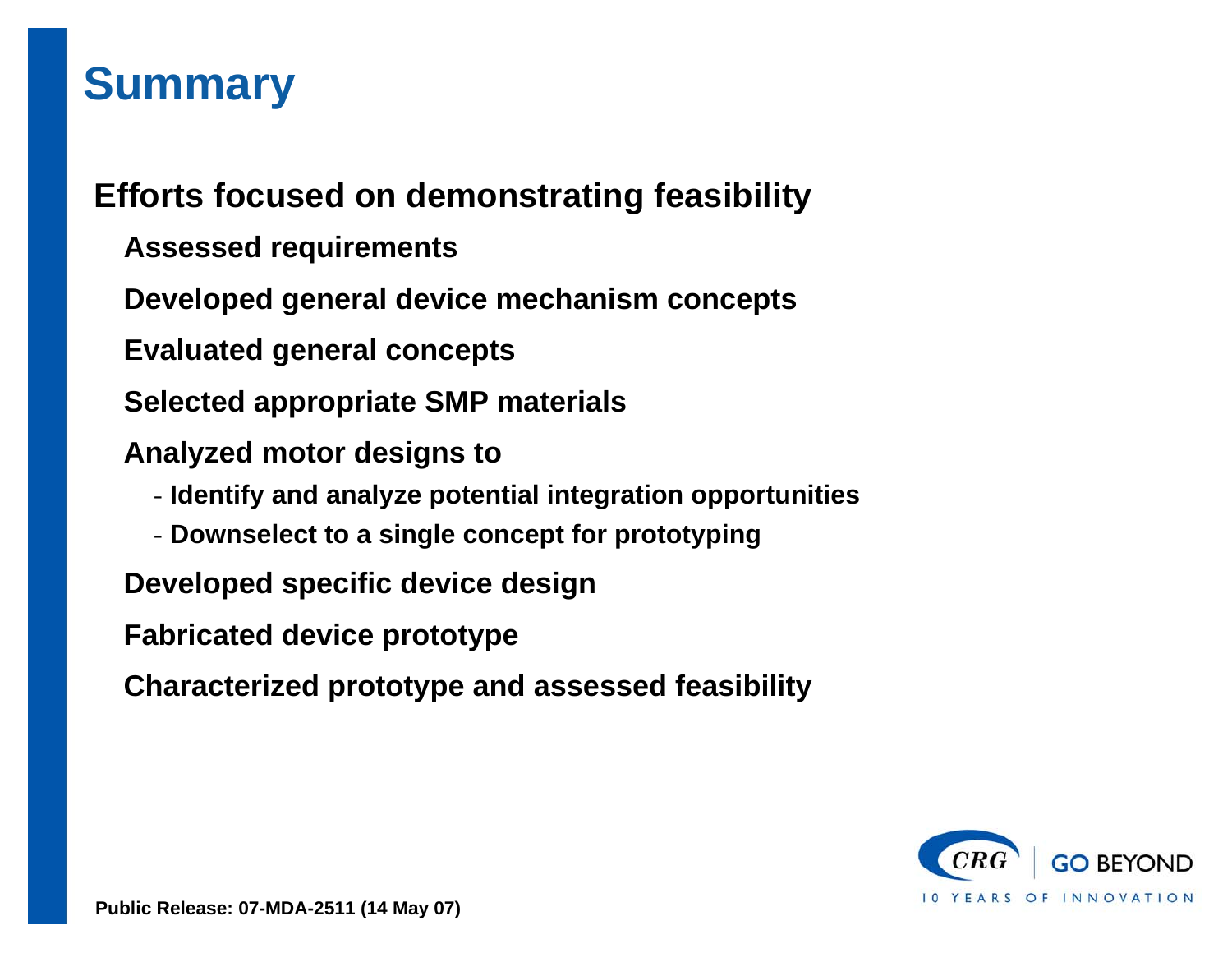## **SMP Mechanism Benefits**

**Enables venting for slow cook-off situations Fail-safe (non-electronic thermal venting system) Ability to tailor for varying propellants Simple designs available Easily adapted to many different solid rocket motor systems Can also be integrated into ammunition containers**